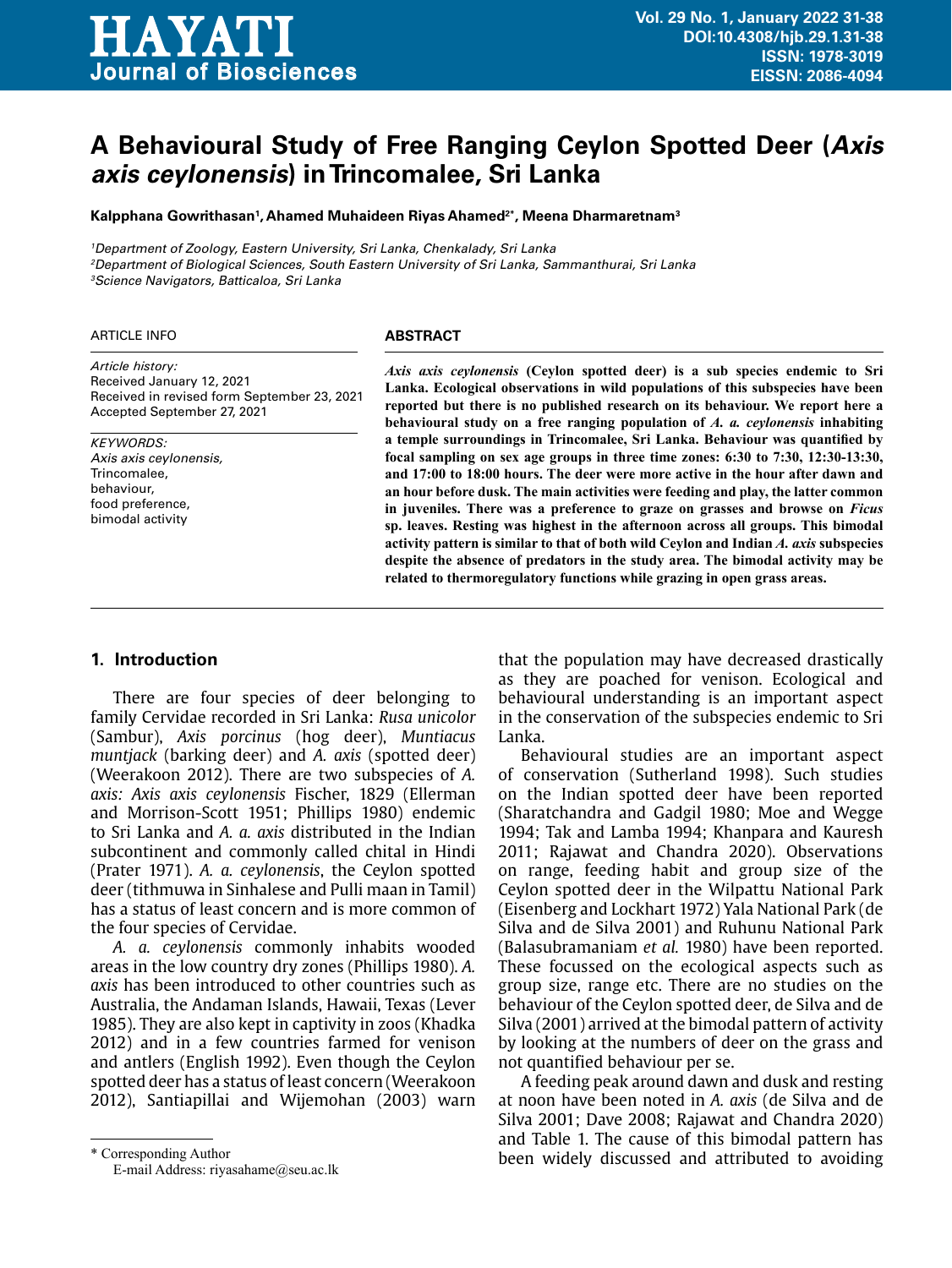predators (Leuthold 1977). As our study area is devoid of predators and as the deer are habituated to humans, the influence of predators on the bimodal activity was also explored.

A free ranging population of about 520 Ceylon spotted deer is found in the vicinity of a temple in Trincomalee, Sri Lanka (Daily News 2018). This population provided an opportunity to study behaviour in their natural environment.

The aim of the study was to carry out age, sex comparison of the different behaviours observed during three time zones: morning, noon and evening. Food preferences were also recorded.

## **2. Materials and Methods**

#### **2.1. Study Area**

Free ranging *A. a. ceylonensis* are found mainly inhabiting a peninsula in the town of Trincomalee, east coast of Sri Lanka (8.58°N 81.25°E). This area lies in the dry zone: with a temperature range of 24-35°C and an annual rainfall of 1,000-1,500 mm, mostly received during the northeast monsoon (October to February). Sunrise is between 5.45-6.25 and sunset is between 17.57-18.28 hours. The Koneswaram temple and the fort are situated in a small peninsula projecting into the Indian Ocean (Figure 1). This is not a residential area but there are visitors to the temple. The area has no natural predators. Typical dry scrub vegetation and grass provide habitat for the deer population. The deer are considered sacred by locals as it is believed that they belonged to the temple initially.

# **2.2. Subjects**

Individuals among the population were selected so that there were 21 of each age and sex group. Adult males were identified by the presence of antlers and



Figure 1. Study area in Trincomalee, Sri Lanka. The free ranging Ceylon spotted deer inhabits the peninsula, which is not a residential area and has a temple and fort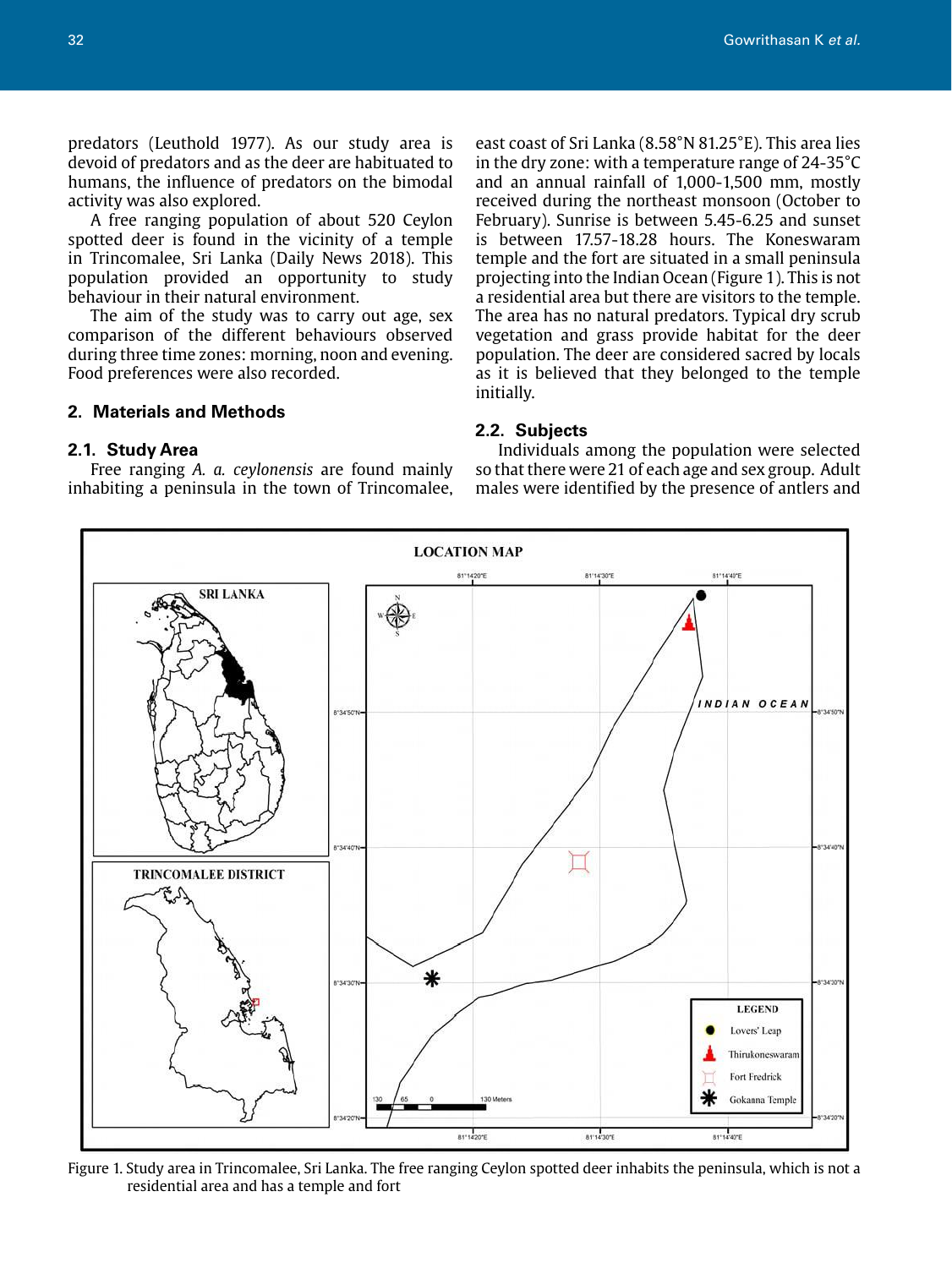larger size, females by larger size and absence of antlers and the juveniles by the smaller size and glossy coats (Eisenberg and Lockhart 1972; Sharatchandra and Gadgil 1980). As a preliminary study was done earlier, the deer was habituated to the researcher. Individuals were recognised by their features-antler shape and size and anatomical features. Observations on individuals were not repeated as we selected individuals occupying different areas of the peninsula (Figure 2).

# **2.3. Method**

Behavioural observations were carried out during daytime in three samples periods as focal sampling (Altman 1974): 06:30 to 07:30, 12:30-13:30 and 17:00 to 18:00 hours. We chose to observe a window of one hour in each time zone during the day as it will be easier to compare behaviour statistically (Vas and Andersen 2015) and enabled us to get more detailed behavioural data as one animal was continuously observed for one hour. The selection of timing was based on a preliminary study of the subjects. A total of 11,340 minutes of observations were made with 21 animals in each age sex group. The subjects were selected from different herds in different locations to make sure that each individual was observed only once so that the data was independent. The following behavioural patterns were recorded in the study: feeding, resting and play, as they were more common than other behaviours like grooming, antipredator and stress. Precautions were taken so that the deer were not disturbed by the observer.

Food preference: The types of food were noted as frequency of bites and the species of plant/food utilised (Dave 2008).

Feeding behaviour was defined as: mouth activity close to the ground, browsing on leaves, feeding on bread and other food provided by humans, drinking water and standing whilst need full stop after



Figure 2. *Axis axis ceylonensis* (Ceylon spotted deer) inhabiting the peninsula area in Trincomalee, Sri Lanka

ruminating. Resting behaviour was defined as lying on the ground sleeping (bedding), ruminating or standing still. Play behaviour was defined as running, leaping, turning etc., seemingly non-functional and not caused by stress (Graf and Nichols 1966; Sharatchandra and Gadgil 1980; Burghardt 2005). Sparring shown by juveniles were also considered play behaviour (Graf and Nichols 1966).

Data analysis: The observations were classified into different behavioural patterns. For each behaviour, total duration per animal, mean duration, standard deviation (given in text) and standard error (in graphs) were calculated. Two-way ANOVA were done for each behaviour (SAS, System for Windows 9.0). Significant overall ANOVA was followed by DMRT. Significant level was 0.05.

#### **3. Results**

# **3.1. Feeding Behaviour**

There was a significant difference between the time zones for feeding ( $F = 121.4$ ,  $p < 0.0001$ ). Feeding activity was mostly observed in the morning and evening. A DMRT indicated that the mean in the morning was significantly higher followed by evening and lowest was at noon (Figure 3). Feeding was highest in the morning for both adults and young (Figure 3). In males, the mean time spent in feeding in the morning was highest  $(29.29\pm6.39)$  minutes, followed by evening  $(21.19\pm6.44)$ and noon was 17.38±4.45 minutes. In females time spent in feeding was highest in the morning (31.67±6.39), followed by evening  $(22.86±6.44)$ , minimum time was spent at noon  $(18.81 \pm 4.45)$ . In the young the mean time spent in feeding in the morning was  $24.29(\pm 6.77)$ minutes, followed by evening (13.81±3.84) and noon was 10.48 (±3.50) minutes. The adults fed for a longer time than juveniles in all three time zones ( $F = 52.17$ , p<0.0001). However, the feeding pattern in the three time zones were similar in males, females and juveniles as the time and age/sex interaction was not significantly different ( $F = 0.39$ ,  $p = 0.8153$ ). Females spent more time feeding (52.8%) than males (48.8%), but this is not significantly different ( $F = 1.98752$ ,  $p = 0.161$ ).

The deer utilized more than five plant species, bread and rice (Figure 4). The feed included grass and foliage of *Ficus*, *Azadirachta, Tridax* and *Albizia* spp. The deer also fed readily on food provided by humans: rice and bread. The preferred food was grass (4.95±2.40) and *Ficus* sp. foliage  $(3.77\pm2.15)$  followed by bread  $(1.77\pm1.00)$ , rice (2.14±1.71), *Tridax* sp. (1.45±1.34) and *Albizia* sp.  $(1.05\pm1.26)$  (F = 16.377, p<0.0001). Occasionally, the deer also fed on the foliage of *Mangifera, Psidium, Acacia,* and *Terminalia* spp. These were rare and not taken into consideration for analysis.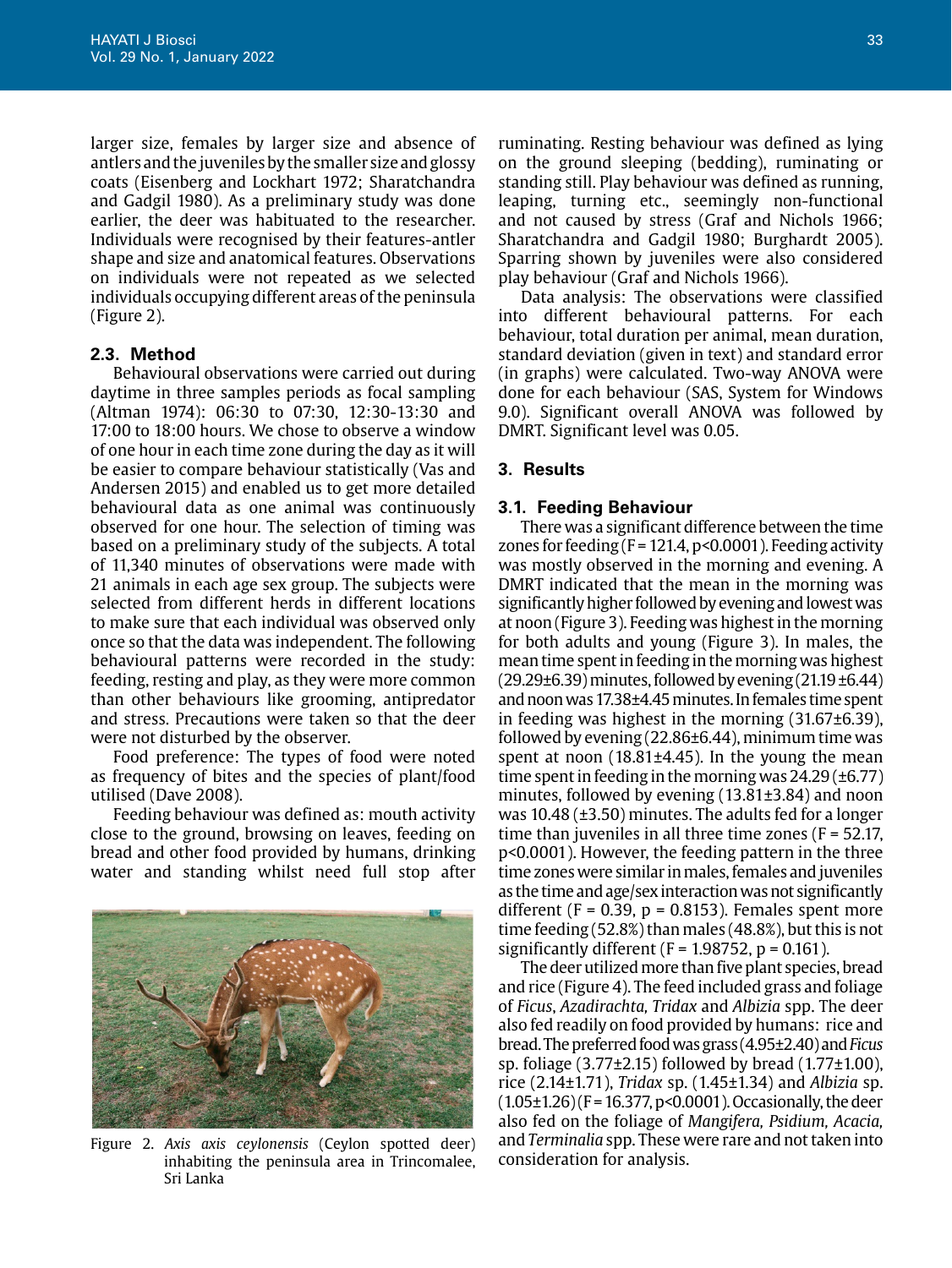#### **3.2. Play Behaviour**

Juveniles spent more time (14.81%) than adults in play behaviour ( $F = 18.5$ ,  $p < 0.0001$ ), the highest time spent in play was in the morning (10.95±6.45) and evening (10.71±7.95). Least time was spent in play during noon (5.00±4.18). In males play behaviour (Figure 5) was higher in the morning (7.86±5.14) and evening (8.81±5.90) the least time spent in playing was at noon (3.10±3.70). A similar trend but lower than that of males and juveniles was observed in





females (morning 4.24±2.95, noon 2.00±1.97, and evening 4.50±2.75). Data for the time zones were significantly different ( $F = 17.53$ ,  $p < 0.001$ ), a DMRT (Figure 5) indicated that this trend was similar in morning and evening time zones. Trends were similar in all three groups as the time and age/sex interaction was not significant ( $F = 1.07$ ,  $p = 0.375$ ). Overall males spent more time in play behaviour (10.98%) than females (5.96%) ( $F = 14.8903$ ,  $p =$ 0.0002).

#### **3.3. Resting Behaviour**

Resting mostly occurred in the afternoon (Figure 6) ( $F = 48.96$ ,  $p < 0.0001$ ). In males, resting was high in the afternoon (27.14±7.84). Resting was lower in







Figure 4. Mean frequency (±SE) of feeding on different food types. Grass is the most preferred food source followed by browsing on *Ficus* sp. leaves. Means with the same letter are not significantly different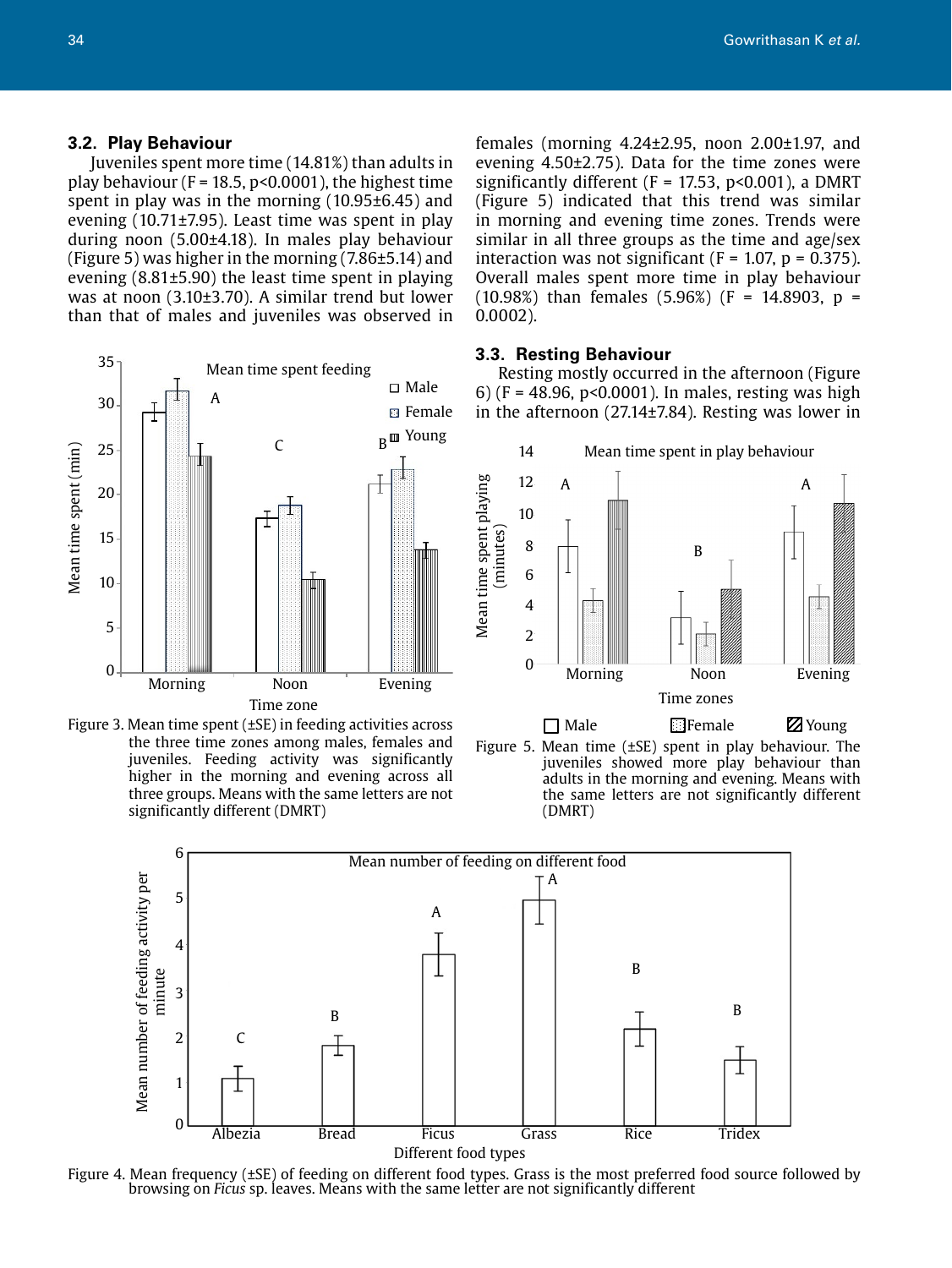

Figure 6. Mean time (±SE) spent in resting. Resting was highest during the afternoon in adults and juveniles. Means with the same letters are not significantly different (DMRT)

the morning (16.19±6.69) and evening (15.00±6.89). Similarly, females spent a mean time of 23.81 (±8.20) minutes resting in the afternoon and 14.15  $(\pm 5.19)$  and 12.96 ( $\pm 6.30$ ) minutes in the morning and evening respectively. The young spent 22.38 (±5.39) minutes resting in the afternoon and 19.29  $(\pm 3.96)$  and 12.62  $(\pm 5.84)$  minutes in the morning and evening respectively.

The mean time spent in resting between age/ sex groups were not significantly different  $(F = 2.79)$ ,  $p = 0.0643$ ). The activity trends were also similar between the males, females and juveniles as the interaction between time zones and age/sex groups was not significantly different  $(F = 2.74, p = 0.301)$ .

## **4. Discussion**

This study shows that free ranging *A. a. ceylonensis* were active in the morning and evening, mostly feeding and playing and the afternoon was spent in resting. This is consistent with the observations made on wild Ceylon spotted deer (Eisenberg and Lockhart 1972; Phillips 1980; de Silva and de Silva 2001). But we present quantified behavioural data on the Ceylon spotted deer.

Our data provides evidence that the feeding activity may not be related to avoiding predators as the study area was devoid of predators. In the study by de Silva and de Silva (2001), the activity patterns were similar in the dry, rainy and wet seasons except for a very low numbers noted on the grass during the afternoon in the dry season. This may point to the possibility of avoidance of feeding in direct Sun. Eisenberg and Lockhart (1972) also noted that grazing continued till noon when there was cloud cover. As

our study did not involve seasonal variation, it might be interesting to see whether there will be seasonal variations in feeding and resting activities in future studies.

A similar pattern of feeding in the early morning and resting in the afternoon was also noted in wild *A. a. axis* subspecies in North India (Tak and Lamba 1984; Dave 2008; Rajawat and Chandra 2020). The authors also discuss changes in behaviour pattern with seasons and note that there was prolonged feeding activity in the rainy season probably because of new growth in grass.

The preferred food in our study was grass (33%) followed by browsing on *Ficus* sp. leaves (25%). Eisenberg and Lockhart (1972) note that wild Ceylon spotted deer feed on the tips of an average of 1.5 m tall grass, fallen fruits and bark of trees. Analysis of faecal pellets of herbivorous mammals including the Ceylon spotted deer in the Udawalawe National park, Sri Lanka showed more monocot leaves than dicots (Peris *et al.* 2011).

The Indian subspecies of *A. a. axis* seem to show a similar preference of grazing on grass and browsing on leaves. Tak and Lamba (1984) report that the deer grazed on 15 species of grass and browse on 38 species of shrubs and trees. Browsing on *Terminalia* and *Ficus* spp. leaves were also noted in the study of Indian spotted deer (Tak and Lamba 1984). A total of 68 plant food species were noted in another study on the Indian spotted deer (Dave 2008). It is possible that the limited diversity of flora in the study area is a possible reason for the lack of variety of food consumed in our study.

Play behaviour was mostly prevalent in juveniles during morning and evening. Play was also noted in males especially during evening. Eisenberg and Lockhart (1972) wrote an anecdote that the juveniles of the Ceylon spotted deer show play behaviour during the morning visit to the waterhole.

Play behaviour of the Indian spotted deer was reported by Tak and Lamba (1984) as part of parental care, where the adults show running and other behaviour with fawns. Play behaviour observed in adults in our study may be part of parental care behaviour. It is also interesting that the play behaviour shown by males was higher than that of females. Sharatchandra and Gadgil (1980) also discuss that play behaviour is mostly shown by fawns and spike males. Graf and Nichols (1966) also note that spike males show sparring as play behaviour and not as an aggressive behaviour. Play in juvenile cervids seem to have a function of developing motor skills rather than practice for antipredator behaviour later in life (Carter *et al.* 2019). It may be possible that as the free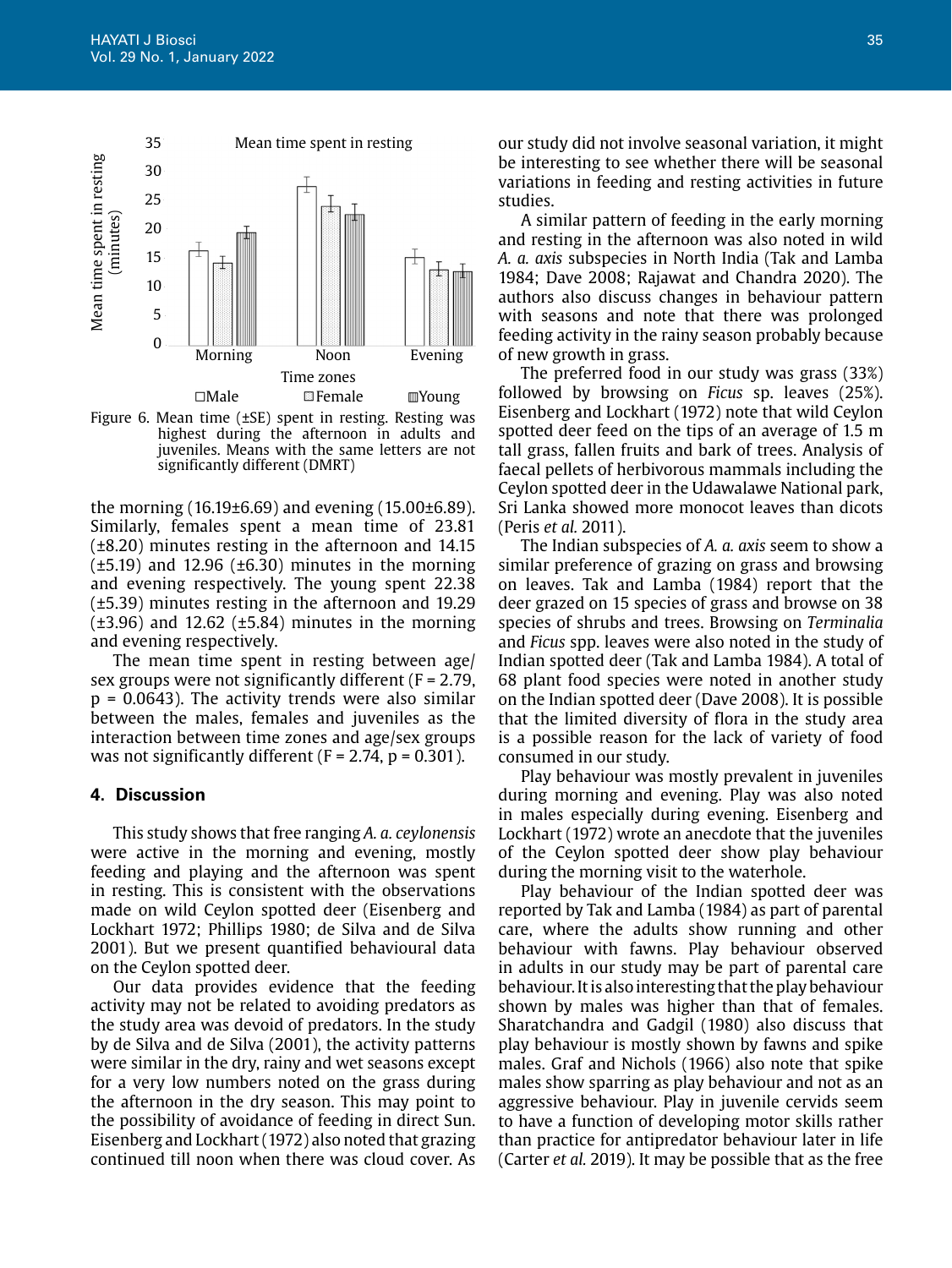ranging deer in our study are habituated to humans and are under less stress and hence show more play behaviour than in the wild. Graf and Nichols (1966) note that the fawns tend to show more play behaviour when 'well fed and secure from danger'.

Our study shows that there is a reduction in feeding and other activities around 1 pm. Observations on wild Ceylon spotted deer have a similar trend: 12:00- 14:00 hours (de Silva and de Silva 2001); 13:00 to 14:00 hours (Eisenberg and Lockhart 1972). A similar bimodal pattern of activity has been noted in the Indian spotted deer (Graf and Nichols 1966; Tak and Lamba 1984; Dave 2008; Centore *et al.* 2018; Rajawat and Chandra 2020).

The activity cycles of animals are influenced by light and dark cycles, predation risks, food availability etc., (Daan and Aschoff 1982). Our study shows that activities are not uniform throughout the day, most individuals were lying down and resting

or ruminating but not actively feeding during noon. There is vast literature on this topic in a variety of mammals, especially of the temperate climate. An analysis of literature pertaining to the bimodal feeding activity of tropical deer seems to indicate an influence of changing seasons on the bimodal patter of activity, probably due to new growth in grass and forbs (Beier and McCullough 1990). There seems to be no indication of bimodal activity in captive conditions where food was provided in *A. a. axis* (Khanpara and Kauresh 2011) (Table 1) and in *C. japonicus* (Moon *et al.* 2000; Jeon and Moon 2002). Absence of opportunity for grazing may be related to the lack of bimodal activity. In a study of Javan deer reintroduced to Panaitan island which has very little grassland, bimodal feeding activity was less pronounced specially in males and fawns (Pairah *et al.* 2014). It has been postulated that crepuscular feeding/activity in ungulates is a way of avoiding

Table 1. A review of bimodal activity in species of tropical Cervinae sub family analysing the causal factors: predators/ humans, food availability, and temperature

| Species                   | Predators            | Temperature $(^{\circ}C)$ | Habitat                                    | Activity   |          |             | Reference                              |
|---------------------------|----------------------|---------------------------|--------------------------------------------|------------|----------|-------------|----------------------------------------|
|                           |                      |                           |                                            | Dawn       |          | Noon Dawn   |                                        |
|                           |                      |                           |                                            | peak       | low      | peak        |                                        |
| A. a. ceylonensis Leopard | Crocodile            | 30                        | Wilpattu National 6<br>Park, Sri Lanka     |            | 13-14 18 |             | Eisenberg and<br>Lock-hart<br>1972     |
| A. a. ceylonensis Leopard |                      | 30                        | Yala protected<br>area, Sri Lanka          | 6          | 13       | $18 - 20$   | de Silva and<br>de Silva,<br>2001      |
| A. a. axis                | Tiger, jackal        | $6 - 44$                  | Corbett National<br>park, India            | $6 - 7$    |          | 12-14 18-19 | Tak and<br>Lamba 1984                  |
| A. a. axis                | Lion, leopard        | $9 - 14$                  | Gir National Park,<br>Gujarat, India       | $6 - 8$    |          | 12-14 16-20 | Dave 2008                              |
| A. a. axis                | Tiger                | $6 - 43$                  | Mukandra Hills<br>Tiger reserve,<br>India  | morning 12 |          |             | evening Rajawat and<br>Chandra<br>2020 |
| A. a. axis                |                      | Temperate                 | Rab, Croatia                               | $6 - 7$    | 12       | $17 - 23$   | Centore et al.<br>2018                 |
| A. a. axis                | no natural predators | 29-31                     | Hawaii                                     | $6-8$      | 12       |             | evening Graf and<br>Nicholas<br>1966   |
| A. a. axis                | Human visitors       | $10 - 38$                 | Captive in Gujarat<br><b>ZOO</b>           |            |          |             | Khanpara and<br>Kauresh<br>2011        |
| Cervus nippon             |                      | temperate                 | Captive, fed ad<br>libitum on hay          |            |          |             | Moon et al.<br>2000                    |
| C. nippon                 |                      | temperate                 | Farmed, fed<br>on hay and<br>concentrates  |            |          |             | Jeon and<br><b>Moon 2002</b>           |
| C. eldi                   | No predators         | Tropical                  | Hainan Nature<br>reserve, China            |            |          |             | Ding et al.<br>2012                    |
| Rusa timorensis           | Crocodile            | 24-32 tropical            | Banteh, Indonesia<br>small grazing<br>area |            |          |             | Pairah et al.<br>2014                  |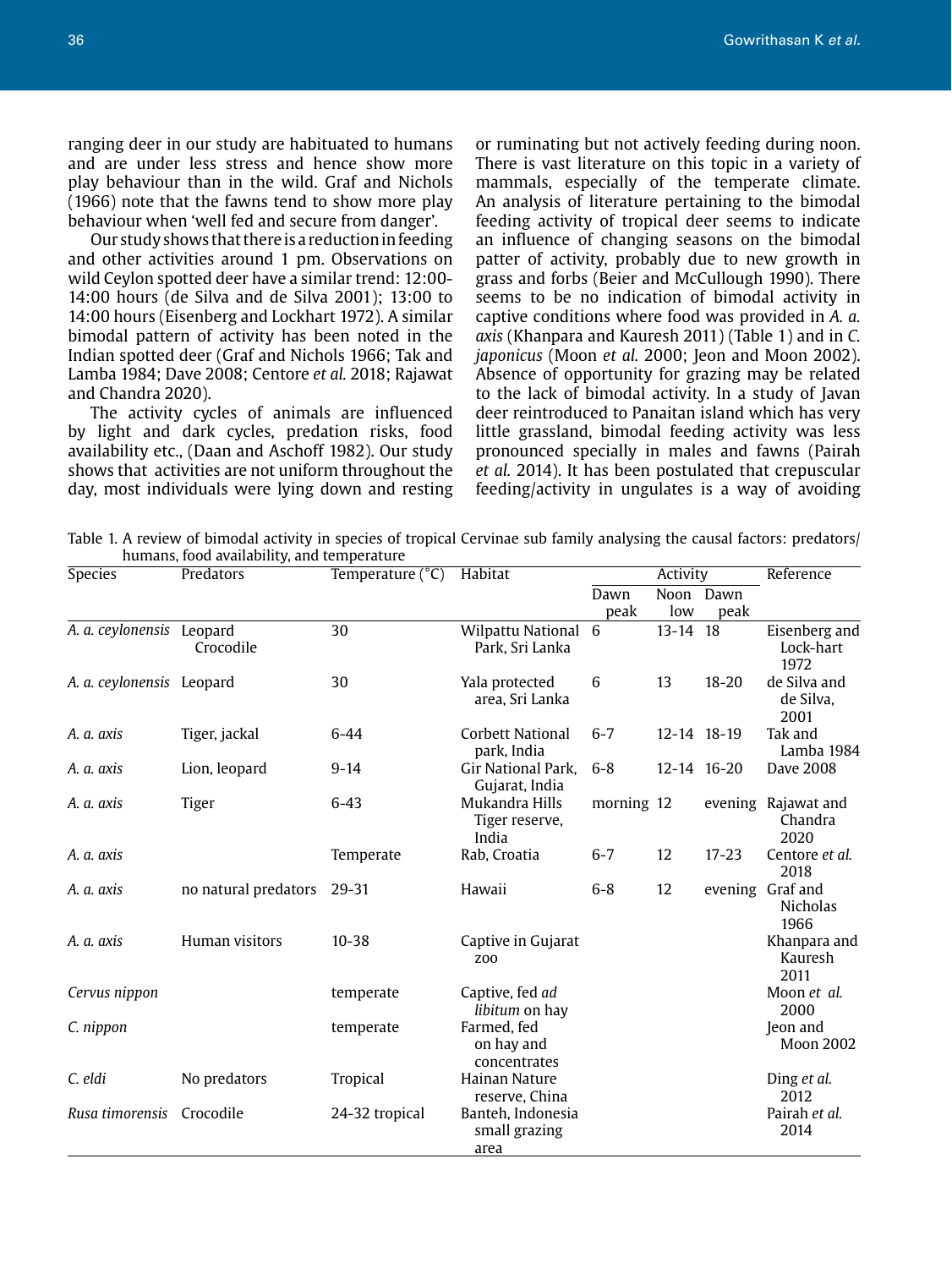predators (Leuthold 1977). Our study and a study done on *C. eldi* in China (Ding *et al.* 2012) seem to indicate that bimodal activity pattern is observed even in the absence of predators. A possible alternate factor is a thermoregulatory function (Pagon *et al.* 2013). It is possible that as deer prefer grazing, they seek shades of trees at noon to avoid being directly under the hot Sun at noon. A study on primate species in the dry zone of Sri Lanka reports resting in the afternoon and feeding during the morning and late evening (Riyas Ahamed and Dharmaretnam 2003). In another study on primates in the Central Province of Sri Lanka, reports a correlation between ambient temperature and movement, indicating a thermoregulatory function (Weerasekara and Ranawana 2018).

In conclusion, it could be said that our study provides quantified behavioural data on a population of free ranging Ceylon spotted deer. The subjects showed a bimodal activity pattern: mainly active about an hour after dawn and dusk compared to the afternoon when resting was more common. The main activities recorded were feeding and play behaviour, the latter displayed mainly by juveniles. Grass was the preferred food followed by *Ficus* sp. for browsing. Any conservation plans should include grassland for feeding and suitable trees and shrubs for browsing and resting. The *A. a. ceylonensis* population in the Trincomalee is unique as they are habituated to human presence and devoid of predation pressure. Findings from our study can aid conservation plans as there will be more awareness of preferred feed, areas for resting and play behaviour. There is a dearth of grass area and water bodies in the study area at present.

#### **Acknowledgements**

I wish to extend my special thanks to M.J. Haris for the map of Trincomalee and A.B.M. Munazir for the photograph of Spotted deer.

## **References**

- Altman., 1974. Observational study of behaviour: sampling methods. *Behaviour.* 49, 227-266. https://doi. org/10.1163/156853974X00534
- Balasubramaniam, S., Santiapillai, C., Chambers, M.R., 1980. Seasonal shifts in the pattern of habitat utilization by the spotted deer (*Axis axis* Erxleben 1777) in the Ruhuna National Park, Sri Lanka. *Spixiana.* 3, 157-166.
- Beier, P., McCullough, D., 1990. Factors Influencing whitetailed deer activity patterns and habitat use. *Wildlife Monographs* 109:3-51.
- Burghardt, G.M., 2005. Play in fishes, frogs and reptiles. *Current. Biology.* 25, 9-10. https://doi.org/10.1016/j. cub.2014.10.027
- Carter, R.N., Romanow, C.A., Pellis, S.M, Lingle, S., 2019. Play for prey: do deer fawns play to develop speciestypical antipredator tactics or to prepare for the unexpected?. *Animal Behaviour.* 156, 31-40. https:// doi.org/10.1016/j.anbehav.2019.06.032
- Centore, L., Ugarković, D., Scaravelli, D., Safner, T., Pandurić, K., Šprem, N., 2018 Locomotor activity patterns of two recently introduced non-native ungulate species in a Mediterranean habitat. *Folia. Zool.* 67, 17-24. ttps:// doi.org/10.25225/fozo.v67.i1.a1.2018
- Daan, S., Aschoff, J., 1982. Circadian Contributions to Survival. In: Aschoff J, Daan S, Groos GA (Eds.). *Vertebrate Circadian Systems. Proceedings in Life Sciences*. Springer: Berlin, Heidelberg. https://doi. org/10.1007/978-3-642-68651-1\_34
- Daily news., 2018. March 27th. Available at: https://www. dailynews.lk/comment/reply/146671 [Date accessed: 6 December 2020]
- Dave, C.V., 2008. Ecology of Chital (*Axis axis*) in Gir [Thesis]. India: Saurashtra University.
- de Silva, M., de Silva, P.K., 2001. Group composition, sex ratio and seasonality of spotted deer (*Axis axis*) in the Yala Protected Area Complex, Sri Lanka. *Journal of South Asian natural history.* 5, 135-141.
- Eisenberg, J.F., Lockhart, M., 1972. An ecological reconnaissance of Wilpattu National Park, Ceylon. *Smithsonian Contributions to Zoology.* 101, 37-47. https://doi.org/10.5479/si.00810282.101
- Ellerman, J., Morrison-Scott, T., 1951. Checklist of Palaearctic and Indian mammals, 1758 to 1946. British Museum: London. https://ia902701.us.archive.org/24/items/ checklistofpalae00elle/checklistofpalae00elle.pdf
- English, A.W., 1992. Management Strategies for Farmed Chital Deer. In: Brown RD (Eds.). *The Biology of Deer*. Springer: New York. https://doi.org/10.1007/978-1- 4612-2782-3\_46
- Graf, W., Nichols, Jr., 1966. The axis deer in Hawaii. *Journal of the Bombay Natural History Society.* 63, 629-734.
- Jeon, B.T., Moon, S.H., 2002. Study on the rumination behaviour of spotted deer Cervus nippon equipped with EMG telemetry system. *J. of Korean. grassl sci.* 22, 161-168. https://doi.org/10.5333/KGFS.2002.22.3.161
- Ding, J., Liu, Z., Song, Y., Zeng, Z., Zhang, Q., Bravery. B.D., 2012. Rut-induced changes in the activity budgets of male tropical ungulates: Eld's deer on Hainan Island. *Current Zoology.* 58, 536–540. https://doi.org/10.1093/ czoolo/58.4.536
- Khadka, G., 2012. A Case Study of Management Practices of Spotted Deer (*Axis axis*) in Godawari Research Centre and Central Zoo. Available at: http://www.academia. edu/3889705/Management\_Practices\_Of\_Spotted\_ Deer\_In\_Godawari\_Deer\_Research\_Center\_GDRC\_ and\_Central\_Zoo\_Nepal?auto=download [Date Accessed: 2 January 2021]
- Khanpara, P.S., Kauresh, D.V., 2011. Time budget and activity pattern of behavioural displays of captive Axis deer (*Axis axis*). *Perspectives in animal ecology and reproduction.* 3, 233-250.
- Leuthold, W., 1977. African ungulates: a comparative review of their ethology and behavioral ecology. *Zoophysiology. Ecol.* 8, 1–307.
- Lever, C., 1985. Naturalized Animals of the World. Longman, London.
- Moe, S.R., Wegge, P., 1994. Spacing behaviour and habitat use of Axis deer (*Axis axis*) in lowland Nepal. *Canadian journal of zoology.* 72, 1735-1744. https:// doi.org/10.1139/z94-234
- Moon, S.H., Jeon, B.T., Lee, S.M., Kim, K.H., Hudson, R.J., 2000. Seasonal comparison of voluntary intake and feeding behavior in Korean spotted deer. *Asian-Aus. J. Anim. Sci.* 13, 1394–1398. https://doi.org/10.5713/ ajas.2000.1394